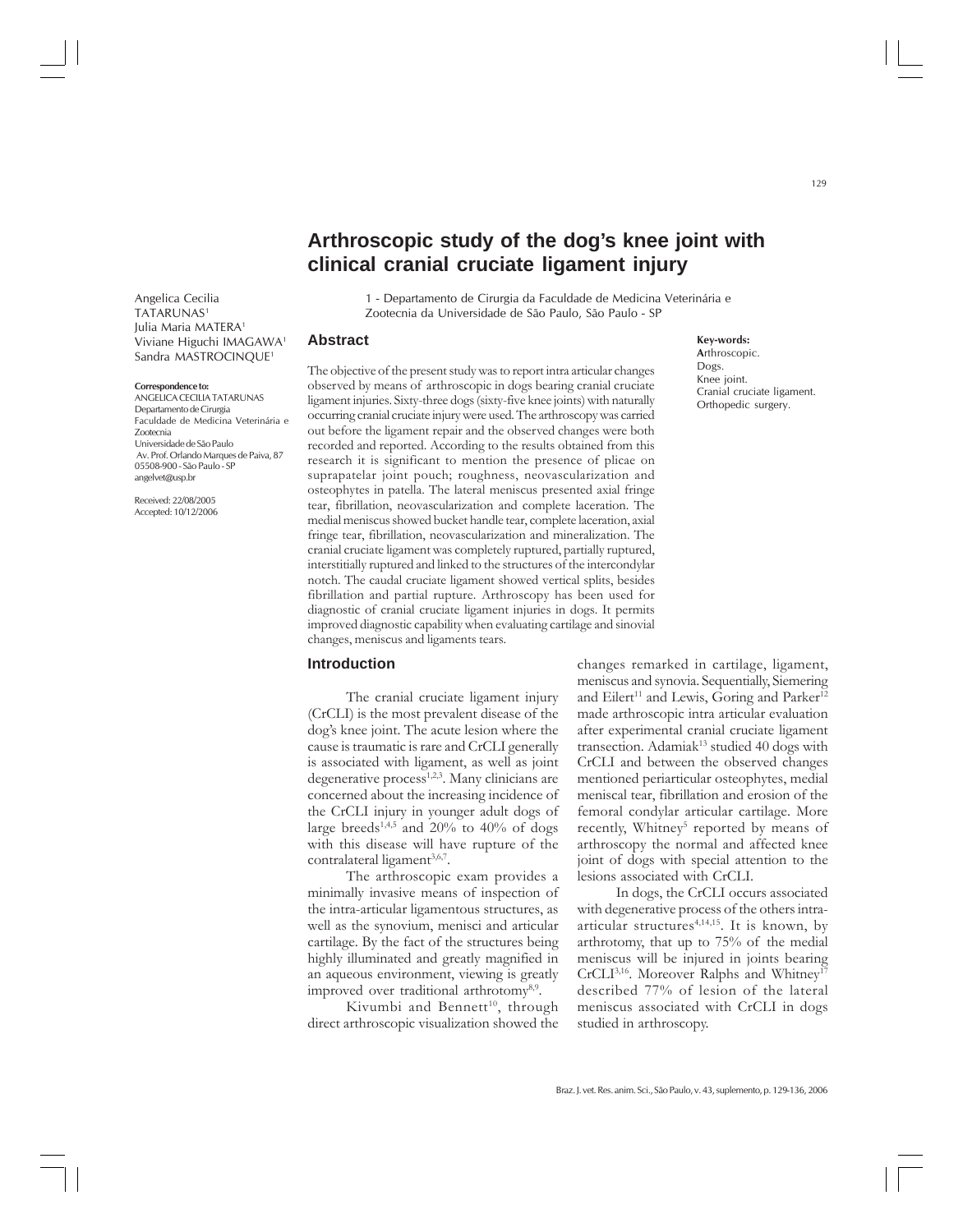Due to informative capacity of the diagnostic arthroscopy and the importance of intra articular alterations detection associated with the CrCLI, besides aiming to promote a full treatment and help in the understanding of this disease, the goal of this research was to report the intra-articular changes observed by arthroscopy in clinical cases of CrCLI injury in dogs.

### **Materials and Methods**

Sixty three dogs (sixty-five joints) bearing CrCLI, which were referred to the Department of Surgery in the Veterinary Medicine Faculty were studied. The arthroscopy was carried out before the ligament repair. Physical and orthopedic examination and stifle radiography were performed, giving particular attention to detect instability presence (anterior drawer movement) of the affected joint. The preoperative laboratory workup was based on the patient's physical status and included electrocardiogram, hematological and serum biochemical tests.

A 2.7-mm long 30-degree fore oblique arthroscope (Hopkins® Forward Oblique Telescope 30º - Karl Storz GmbH & Co), 4-mm cannula (Arthroscope Sheath – Karl Storz GmbH & Co), blunt obturador (Karl Storz GmbH & Co), switching stick (Karl Storz GmbH & Co), 4-mm multifenestrated cannula (Cânula fenestrada Karl Storz GmbH & Co), grasping and basket forceps (Pinça - Karl Storz GmbH & Co), retractor (Retrator - Karl Storz GmbH & Co), xenon (Xenon Spare Lamp, 175W, 15V 175– Karl Storz GmbH & Co), light source (Cold Light Fountain Xenon Nova – Karl Storz GmbH & Co), 3-mm and 250-cm fiberoptic light cables (Fluid Light Cables – Karl Storz GmbH & Co), color monitor (Color Monitor - Karl Storz GmbH & Co), camera head (Telecam® Câmera Head - Karl Storz GmbH & Co) and video camera system (Telecam® câmera Control Unit - Karl Storz GmbH & Co) were used as arthroscopic equipment.

The patient was clipped as for open arthrotomy and put in dorsal recumbency. Adhesive water impermeable drapes were used (Ioban® -  $3\overline{M}$  – Health Care). The arthroscope and instrument portals, as well as the egress cannula were performed by means of Whitney<sup>5</sup> technique. Lactated Ringer's solution was used to distend the joint by gravity flow. During the exam of the knee joint it was remarked suprapatelar joint pouch, patella, trochlea, lateral and medial femoral condyle, lateral and medial tibial condyle, lateral and medial meniscus, tendon of long digital extensor muscle, cranial and caudal cruciate ligament and synovium. The compartments were opened by flexion, extension, rotation, stress varus and valgus of the joint.

The observed alterations were recorded and registered by using the videoprinter (Vídeo Printer – Sony).

### **Results**

Of the sixty-three dogs bearing CrCLI and examined by arthroscopy 41 were female and 22 were male, the range of age was 8 months to 12 years and the breeds were Rotweiller (31,7%), Pit Bull (11,1%), Labrador (7,9%), Boxer (7,9%), Poodle (7,9%), Fila Brasileiro (3,2%), Buldogue Inglês (3,2%), Beagle (1,6%), Yorkshire  $(1,6\%)$ , Fox Paulistinha  $(1,6\%)$ , Chow Chow  $(1,6\%)$  and Leonberger  $(1,6\%)$ . The mongrels estimated 19%.

During clinical exam all joints had positive cranial drawer movement.

The arthroscopic equipment was satisfactory for the proposed goal, in addition to the operatory technique.

The periarticular infiltration and the obstruction of the field of vision by the infrapatellar fat pad were the main complications of the procedure. In case it was needed the retractor was used to draw back the infrapatelar fat pad. The periarticular infiltration was light in the majority of cases and had spontaneous resolution after the surgery in all dogs.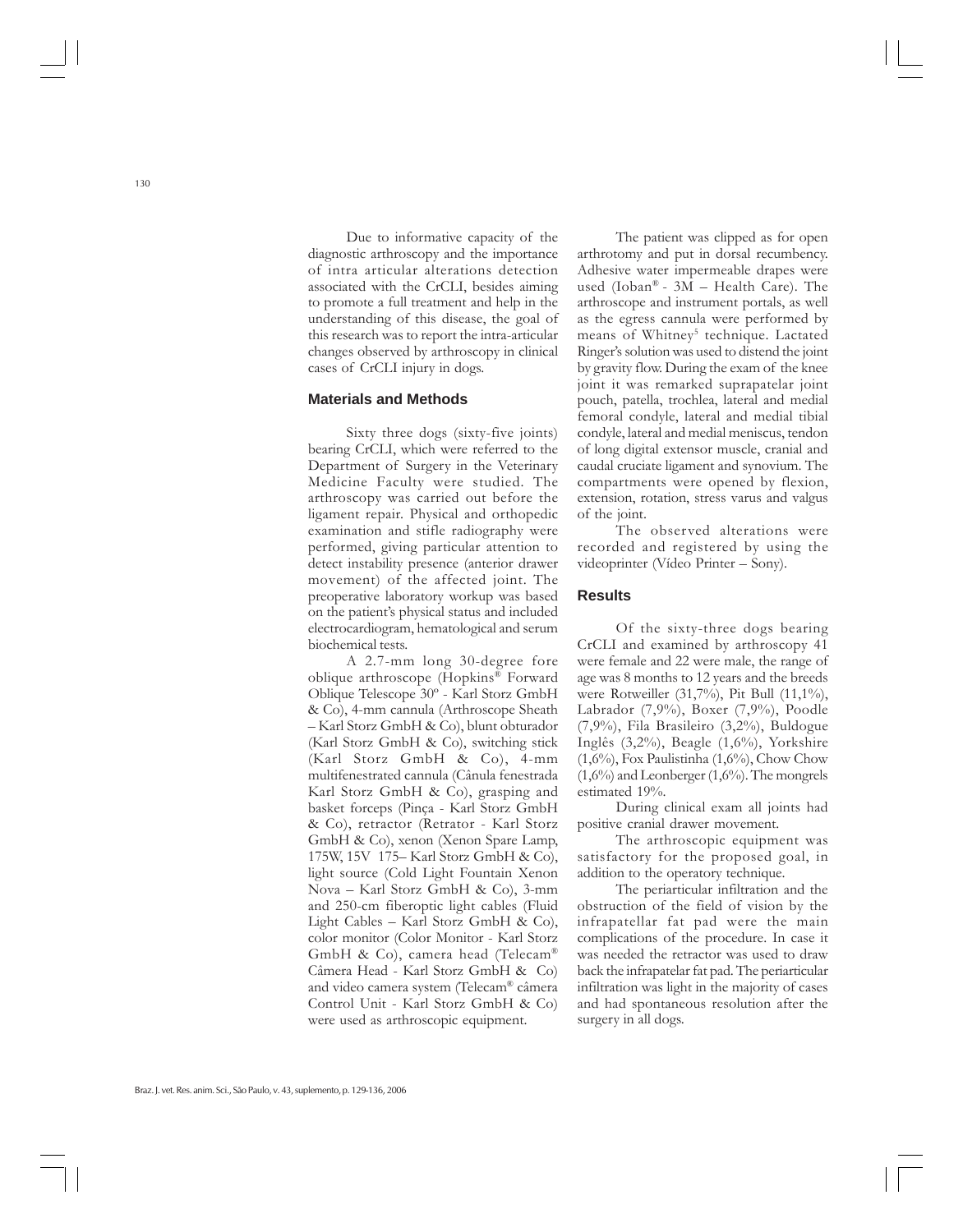The results of the observed changes of the intra articular structures obtained from this research and the prevalence which they were observed are in the table 1. It is important to mention the presence of plicae on suprapatelar joint pouch (Figure 1). The lateral meniscus (Figure 2) presented axial fringe tear, fibrillation, neovascularization and complete laceration. The medial meniscus showed bucket handle tear, complete laceration, axial fringe tear, fibrillation, neovascularization and mineralization. The cranial cruciate ligament was completelly ruptured, partially ruptured, had absence of fragments, was interstitially ruptured and linked to the structures of the intercondylar notch. The caudal cruciate ligament (Figure 3) showed vertical splits, besides fibrillation and partial rupture.

Sinovial membrane hyperplasia was observed mainly in suprapatellar joint pouch, around the margins of the patella, lateral and medial pouch, lateral and medial compartment and intercondylar notch. Synovial villi like fringe-like, twig-like, membranous fan-like and cauliflower-like<sup>18</sup> were predominant in these areas. It was hyperemic mainly around the patella, lateral and medial compartment and intercondylar notch. Opaque synovial villi, with scarce vessel and fibrin deposit were sometimes present in suprapatelar, lateral and medial joint pouch.

The caudal cruciate ligament and also the tendon of long digital extensor muscle had many blood vessels visible in the synovial membrane covering its surface.

In this research it was obtained 42% of the joints with CrCLI total rupture, 38% CrCLI total rupture associated to a medial meniscus lesion, 9% CrCLI partial rupture, 5% CrCLI partial rupture with medial meniscus lesion, and 1,5% of the joints with CrCLI associated to a lateral meniscus lesion, 1,5% CrCLI interstitial rupture, 1,5% CrCLI interstitial rupture associated to a medial meniscus lesion and 1,5% CrCLI with partial rupture of the caudal cruciate ligament.

## **Discussion**

Despite the CrCLI being an important and prevalent disease in the canine species it can't be completely understand yet. There is a suggestion that large breeding dogs tend to have an injury in the cranial cruciate ligament when they are younger<sup>1,4</sup> and the Rotweiller, the same as the ones in this study, has been accounted for a high proportion of the total number of dogs with CrCLI<sup>1</sup>.

Arthroscopy has been used more and more for diagnostic and treatment of CrCLI in dogs. It permits improved diagnostic capability when evaluating cartilage, synovial changes, meniscal and ligaments tears more than arthrotomy. BARDET (1999) has suggested diagnose arthroscopy in dogs with CrCLI even if the arthrotomy is used for the treatment. This research agrees with him in reference to the obtained result because partly of which would not have been seen if the arthrotomy itself had been performed.

The infrapatelar fat pad of the dog's knee can cause the obstruction of the field of vision during the arthroscopy and jeopardize the surgeon field of vision<sup>5,10,11,20</sup>. This was observed during this research and the retractor was used to draw back the infrapatelar fat pad, which was satisfactory in the majority of the studied joints.

The suprapatelar joint pouch, patella, trochlea, medial and lateral femoral condyle, intercondylar notch, cranial and caudal cruciate ligament, medial and lateral meniscus<sup>13,21</sup>, tendon of long digital extensor  $muscle<sup>10,11</sup>$  medial and lateral tibial condyles, intermeniscal ligament and popliteal tendon<sup>19,22</sup> are intra articular structures able to be visualized by arthroscopy in the dog's knee joint. Excluding the last structure, which belongs to a difficult area to be examined $10,12$ , the remainders were observed in this research in different proportions.

Four sinovial plicae have been described in the knee joint of the human species and some of them are the result of the incomplete reabsorption of the synovial membrane that splits the joint during the fetal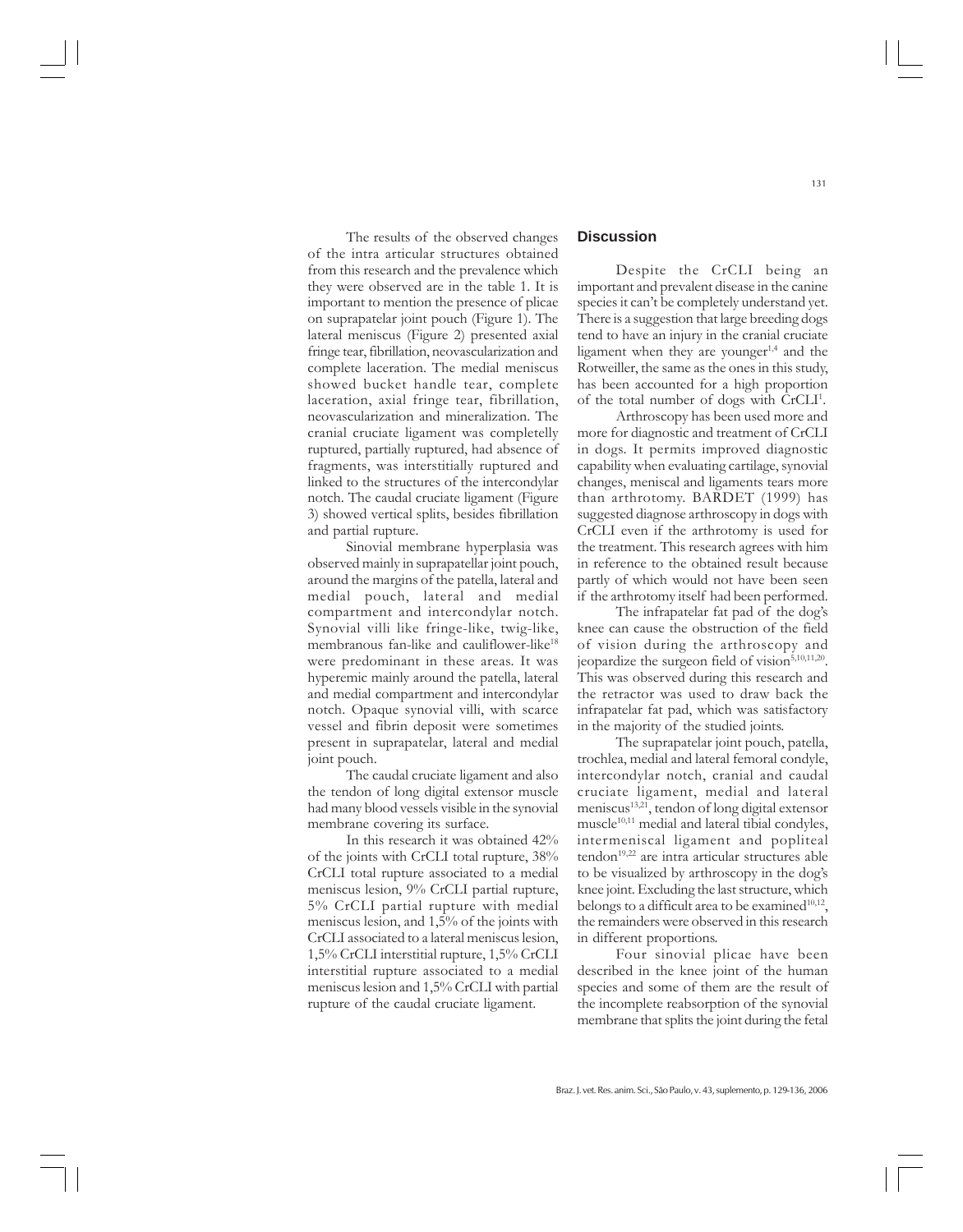| <b>ANATOMIC STRUCTURE</b> | <b>INTRA ARTICULAR CHANGES</b> | (n)            | ( %)  |
|---------------------------|--------------------------------|----------------|-------|
| Suprapatelar joint pouch  | Plicae                         | 19             | 29,23 |
| Patella                   | Roughnes                       | 17             | 26,15 |
|                           | Neovascularization             | 13             | 20,00 |
|                           | Osteophytes                    | $\overline{2}$ | 3,10  |
| Proximal trochlea         | Roughnes                       | 24             | 36,92 |
|                           | Neovascularization             | 22             | 33,85 |
|                           | Fibrillation                   | 15             | 23,10 |
|                           | Osteophytes                    | 12             | 18,46 |
|                           | Condromalacea                  | 8              | 12,31 |
|                           | Erosion                        | $\overline{4}$ | 6,15  |
|                           | Eburnação                      | 4              | 6, 15 |
| Lateral trochlea          | Osteophytes                    | 40             | 6,54  |
|                           | Roughnes                       | 39             | 60,00 |
|                           | Neovascularization             | 21             | 32,31 |
|                           | Condromalacea                  | 5              | 7,70  |
| Medial trochlea           | Roughnes                       | 40             | 61,54 |
|                           | Osteophytes                    | 38             | 58,46 |
|                           | Neovascularization             | 23             | 35,38 |
|                           | Eburnation                     | $\mathbf{1}$   | 1,54  |
| Lateral femural condyle   | Roughnes                       | 33             | 50,77 |
|                           | Fibrillation                   | 8              | 12,31 |
|                           | Condromalacea                  | 3              | 4,61  |
|                           | Erosion                        | $\overline{2}$ | 3,10  |
|                           | Osteophytes                    | $\mathbf{1}$   | 1,54  |
| Medial femural condyle    | Roughnes                       | 44             | 67,70 |
|                           | Fibrillation                   | 12             | 18,46 |
|                           | Erosion                        | 3              | 4,61  |
|                           | Condromalacea                  | 3              | 4,61  |
|                           | Neovascularization             | $\overline{2}$ | 3,10  |
|                           | Osteophytes                    | $\overline{2}$ | 3,10  |
| Medial tibial condyle     | Roughnes                       | $\overline{4}$ | 6,15  |
| Lateral tibial condyle    | Roughnes                       | $\overline{2}$ | 3,10  |
| Lateral meniscus          | Axial fringe tear              | 22             | 33,85 |
|                           | Fibrillation                   | 3              | 4,61  |
|                           | Neovascularization             | $\overline{2}$ | 3,10  |
|                           | Laceration                     | 1              | 1,54  |
| Medial meniscus           | Bucket handle tear             | 20             | 30,80 |
|                           | Laceration                     | 12             | 18,46 |
|                           | Axial fringe tear              | 11             | 16,92 |
|                           | Fibrillation                   | 5              | 7,70  |
|                           | Neovascularization             | 5              | 7,70  |
|                           | Mineralization                 | 1              | 1,54  |
| Cranial cruciate ligament | Complete rupture               | 40             | 61,54 |
|                           | Partial rupture                | 13             | 20,00 |
|                           | Interstitial rupture           | $\overline{2}$ | 3,10  |
|                           | Absence of fragments           | 9              | 13,85 |

Table 1 – List of the observed changes on the intra articular structures by arthroscopy on the dog's knee joint with clinical cranial cruciate ligament injury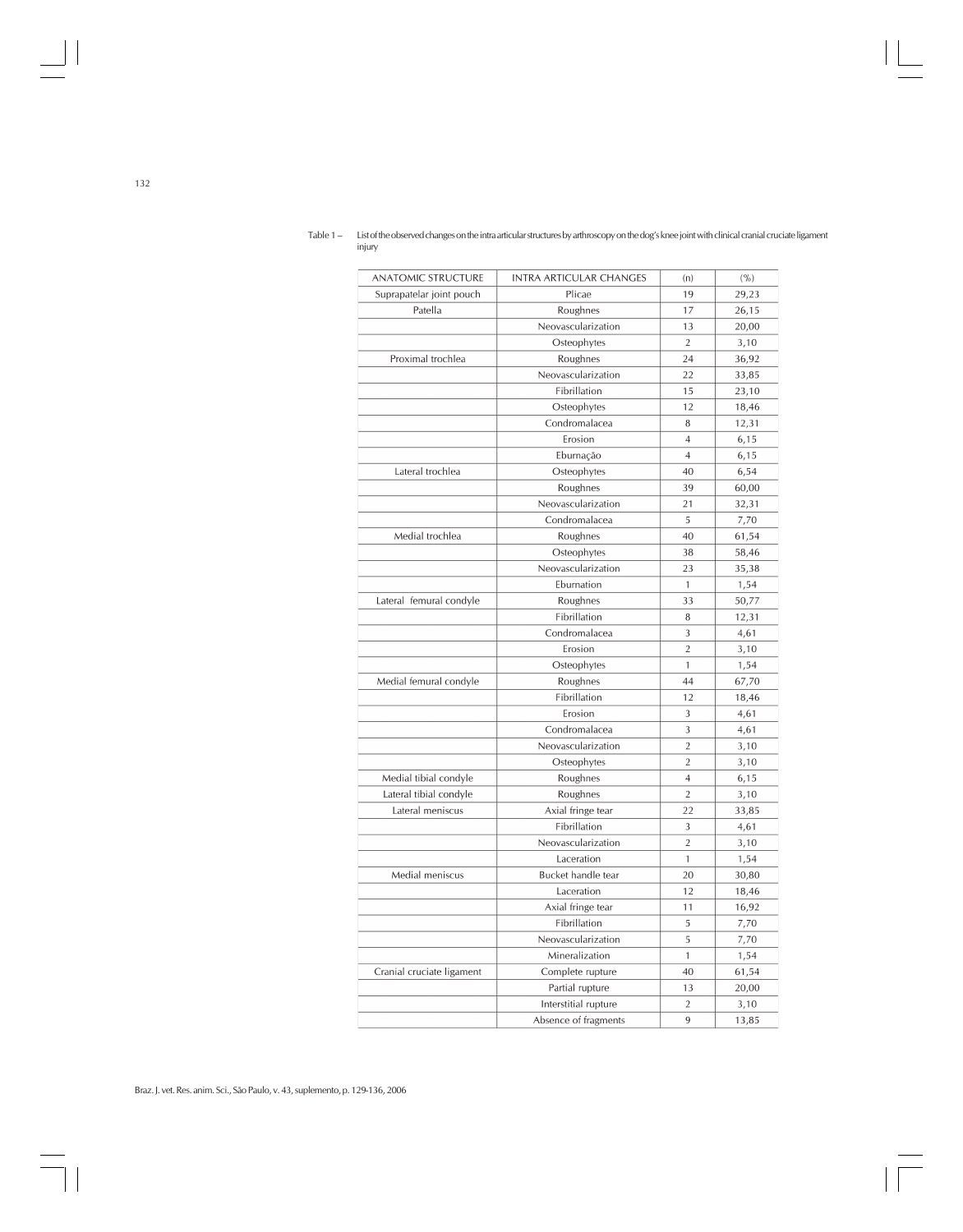

Figure 1 - Arthroscopy of the dog's knee where is observed plicae on suprapatellar joint pouch



Figure 2 - Arthroscopy of the dog's knee where is observed axial fringe tear in the lateral meniscus

 $development^{15}$ . In previous study in dog's cadavers we could notice them in the suprapatelar area $23$  and whereas similarly in man, the sinovial plicae seemed to be a normal structure of the canine knee joint. Due to the fact that when these injured synovial plicae cause pain and lameness in man we remark the importance of a detailed exam of this structures during arthroscoy so as to detect possible changes like thickness or inflamation occuring concomitantly or not with CrCLI. In this study we couldn´t detect any significant change in this structure, which were described by Whitney<sup>5</sup>, for the literature being poor in the subject about dog's knee joint.

The degenerative joint disease following CrCLI is progressive<sup>3,8</sup>. Whitney<sup>5</sup> has observed that the arthroscopic changes



Figure 3 - Arthroscopy of the dog's knee where is observed vertical splits in the caudal cruciate ligament

of the degenerative joint disease such as periarticular osteophytes are more severe in joints bearing CrCLI than other diseases of the stifle joint. Neovascularization and roughness on the articular cartilage surface may occur prior to future osteophytes sites. They occur in three predicable locations: the proximal trochlear groove and the medial and lateral trochlear ridge of the femur<sup>5</sup>. A part from the mencioned sites this research showed osteophytes, neovascularization and roughness on the patella proximal and distal extremities. Surface roughness without neovascularization or defined osteophytes were noted on the lateral and medial femural and tibial condyles.

There seems to be a definitive pathogenesis of the CrCLI in that, an initial stretching, partial rupture and then total rupture have been identified<sup>1,3,4,5,24</sup>. In the first the ligament can show as healthy but its function is abnormal. During this study we can detect all modalities in different proportions. The dogs having interstitial rupture  $(n=2)$  showed the ligament abnormally loose and stretching when probing.

Zachos et al.<sup>14</sup> in experimental study founded significant morphological alterations of the caudal cruciate ligament in dogs bearing CrCLI. This associated caudal cruciate ligament lesion (42%) with CrCLI observed by arthroscopy in this research to agree to the microscopic study mentioned.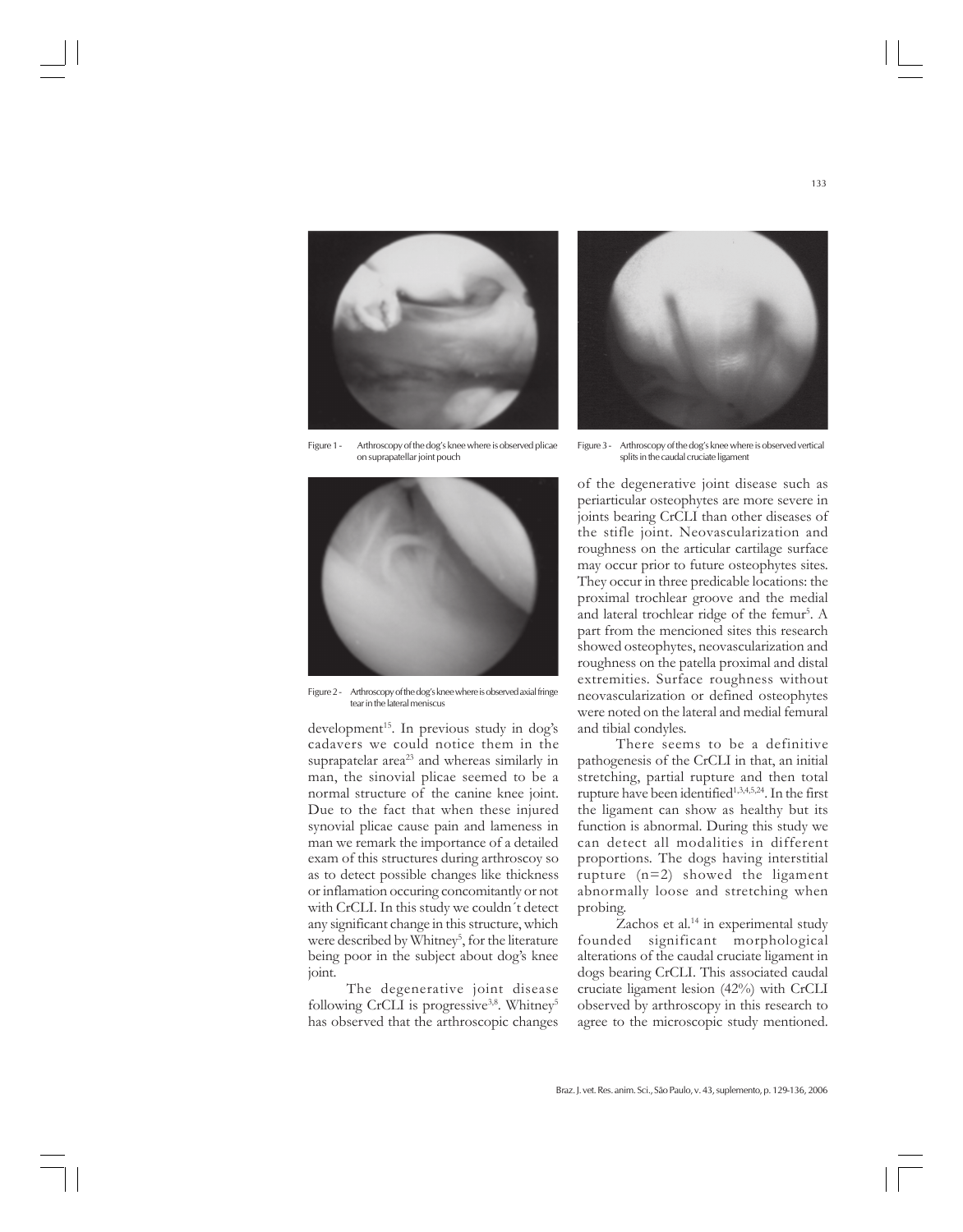These changes may be associated whith repetitive microtrauma to the caudal cruciate ligament secondary to instability or enzymatic degradation in the hostile synovial environment of an unstable joint<sup>14</sup>. Although to its unknown clinical relevance these results may have implications in the surgical management of CrCLI in dogs. The caudal cruciate ligament becomes the prime stabilizer of the stifle during weight bearing when tibial plateau leveling osteotomy is the surgical treatment of the CrCLI<sup>25</sup>. The arthroscopy may be an option to evaluate the caudal cruciate ligament in dogs bearing CrCLI before to decide the surgical technique but further investigation of the correlation of the histological and arthroscopic visualization is warranted.

In spite of Piermattei and Flo<sup>3</sup> having agreed that the lateral meniscus lesion associated with CrCLI is rare, Ralphs and Whitney<sup>17</sup> have reported 77% of it detected by arthroscopy. This research has got laceration of the lateral meniscus in one dog and lesions such as axial fringe tear, fibrillation and neovascularization in 41,6% of joints. Although being unknown by Ralphs and Whitney<sup>17</sup>, Kivumbi and Bennett<sup>10</sup> have considered these last lesions as an old dog normal finding.

According to Kivumbi and Bennett $10$ the arthroscopic exam allows to analyse the synovial morphologic characterization as color, size and pattern and consequently classify it<sup>18</sup>. The arthroscopic appearance of normal synovium is dependent on the area of the joint that is being inspected<sup>5</sup>. Similar

to Lewis, Goring and Parker<sup>12</sup> and Adamiak $13$ , who performed experimental and clinical arthroscopy study in dogs bearing CrCLI, respectively, we could see hiperplasia and hyperemia of the sinovial villi with different morphological appearence<sup>10,18</sup> tending to be thicker, filamentous, reddened and vascular. In the lateral and medial compartment and intercondylar notch they were thicker but shorter than other areas.

### **Conclusion**

The arthroscopy exam permits to obtain detailed and accurate information about the majority of the intra-articular structures, independent of the definitive diagnostic. Consequently it is possible to have a better prognostic for the disease.

We believe that the more the arthroscopy is used in canine species the more knowledge about intra articular lesion in each disease in addition to its real meaning there will be.

Furthermore the outstanding conclusion of this paper suggests that arthroscopy can be helpful in the understanding of the etiopathology of degenerative joint diseases on the stifle after cranial cruciate ligament injury in dogs.

### **Acknownledgments**

The authors acknowledge the contribution of FAPESP (Foundation of Support to Research of the State of São Paulo).

### **Estudo artroscópico da articulação do joelho em cães portadores de lesão do ligamento cruzado cranial**

#### **Resumo**

O objetivo do presente estudo foi relatar as alterações intra-articulares observadas através de artroscopia em cães portadores de injuria do ligamento cruzado cranial. Foram utilizados sessenta e três cães (sessenta e cinco articulações) com a afecção. A artroscopia foi realizada anteriormente a reparação do ligamento e as alterações observadas foram relatadas e fotografadas. De acordo com os resultados obtidos nesta pesquisa é significativo mencionar a presença de plicas na bolsa **Palavras chave:** Artroscopia. Cães. Articulação do joelho. Ligamento cruzado cranial. Cirurgia ortopédica.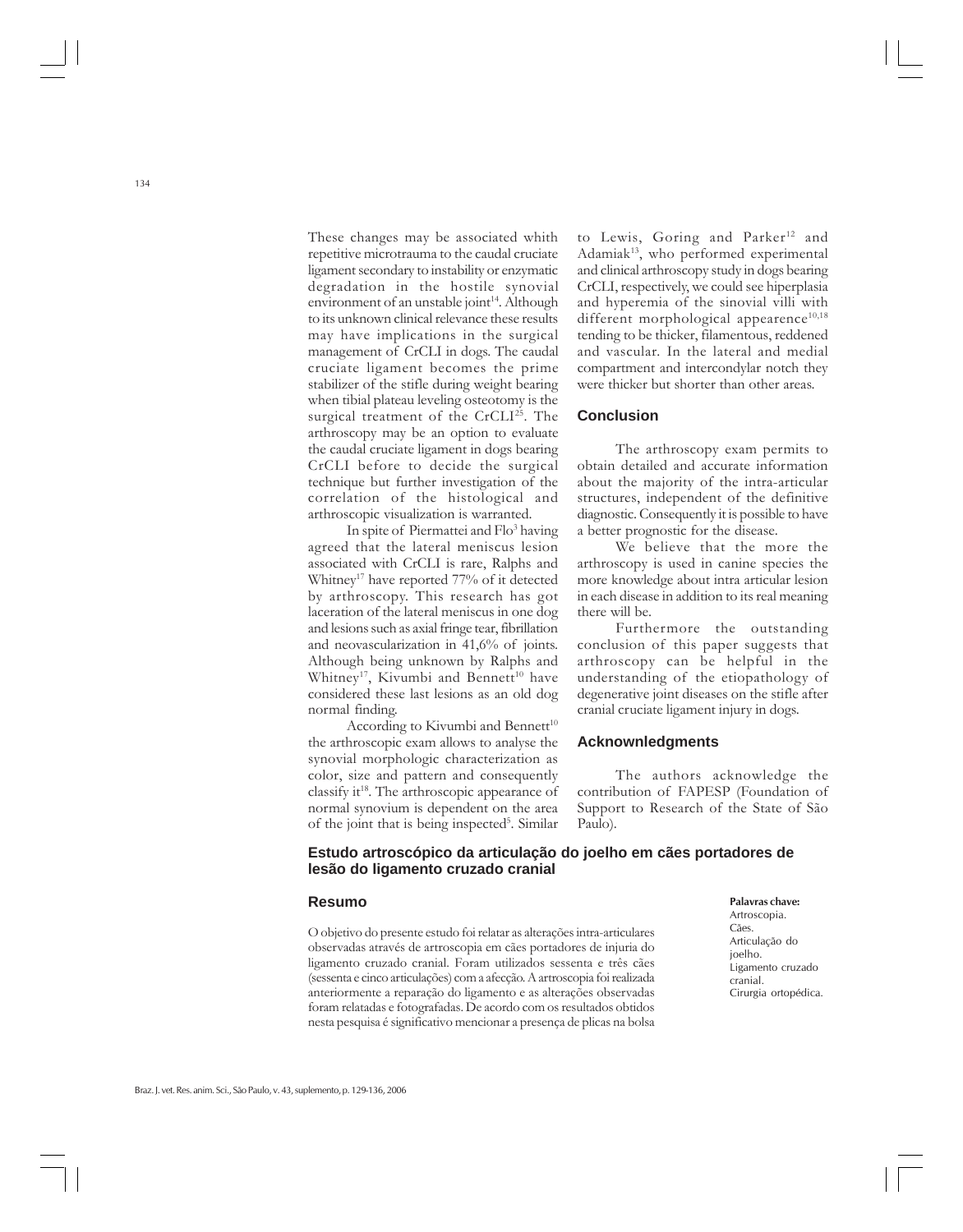articular suprapatelar, irregularidade, neovascularização e osteofitos na patela. O menisco lateral apresentou ruptura em franja, fibrilação, neovascularização e completa laceração. O menisco medial mostrou lesão em alça de balde, laceração completa, ruptura em franja, fibrilação, neovascularização e mineralização. O ligamento cruzado cranial estava completamente rompido, parcialmente rompido, com ruptura intersticial ou aderido a estruturas do sulco intercondilar. O ligamento cruzado caudal mostrou fendas verticais, alem de fibrilação e ruptura parcial. Artroscopia tem sido utilizada para o diagnostico de injuria do ligamento cruzado cranial em cães. Ela permite uma maior capacidade diagnóstica quando avaliamos alterações de cartilagem e sinóvia, ruptura de menisco e ligamento.

#### **References**

1 BENNETT, D.; TENNANT, B.; LEWIS, D. G.; BAUGHAN, J.; MAY, C.; CARTER, S. A reappraisal of anterior cruciate ligament disease in the dog. **Journal of Small Animal Pr**actice, v. 29, n. 5, p. 275-297, 1988.

2 WHITEHAIR, J. G.; VASSEUR, P. B.; WILLITS, N. H. Epidemiology of cranial cruciate ligament rupture in dogs. **Journal of the American Veterinary Medical Association**, v. 203, n. 7, p. 1016-1019, 1993.

3 PIERMATTEI, D. L.; FLO, G. L. The stifle joint. In:\_\_\_\_\_\_. **Brinker, Piermattei, and Flo's handbook of small animal orthopedics and fracture repair**. 3. ed. Philadelphia: W. B. Saunders, 1997b. p. 516-580.

4 VASSEUR, P. B.; POOL, R. R.; ARNOCZKY, S. P.; LAU, R. E. Correlative biomechanical and histologic study of the cranial cruciate ligament in dogs. **American Journal of Veterinary Research**, v. 46, n. 9, p. 1842- 1854, 1985.

5 WHITNEY, W. O. Arthroscopically assisted surgery of the stifle joint. In: BEALE, B. S.; HULSE, D. A.; SCHULZ, K. S.; WHITNEY, W. O. **Small animal arthroscopy**. Philadelphia: W. B. Saunders, 2003. p. 116-157.

6 DUPUIS, J.; HARARI, J. Cruciate ligament and meniscal injuries in dogs. **Compendium of Continuing Education for the Practicing Veterinarian**, v. 15, n. 2, p. 215-232, 1993.

7 JOHNSON, A. L.; HULSE, D. A. Diseases of the joints. In: FOSSUM, T. W. **Small animal surgery**. 2. ed. St. Louis: Mosby, 2002. p. 883-993.

8 BEALE, B. S.; HULSE, D. A.; SCHULZ, K. S.; WHITNEY, W. O. **Small animal arthroscopy**, Philadelphia: W. B. Saunders, 2003. 229 p.

9 VAN RYSSEN, B.; VAN BREE, H.; WHITNEY, W. O.; SCHULZ, K. S. Small Animal Arthroscopy. In: SLATTER, D. **Textbook of small animal surgery**. 3. ed. Philadelphia: W. B. Saunders, 2003. p. 2285-2312.

10 KIVUMBI, C. W.; BENETT, D. Arthroscopy of the canine stifle joint. **Veterinary Record**, v. 109, n. 12, p. 241-249, 1981.

11 SIEMERING, G. B.; EILERT, R. E. Arthroscopic study of cranial cruciate ligament and medial meniscal lesions in the dog. **Veterinary Surgery**, v. 15, n. 3, p. 265-269, 1986.

12 LEWIS, D. D.; GORING, R. L.; PARKER, R. B. A comparison of diagnostic methods used in the evaluation of early degenerative joint disease in the dog. **Journal of the American Animal Hospital Association**, v. 23, n. 4, p. 305-315, 1987.

13 ADAMIAK, Z. Arthrocopy in dogs with cranial cruciate ligament injuries. **Indian Veterinary Journal**, v. 79, n. 2, p. 177-178, 2002.

14 ZACHOS, T. A.; ARNOCZKY, S. P.; LAVAGNINO, M.; TASHMAN, S. The effect of cranial cruciate ligament insufficiency on caudal cruciate ligament morphology: an experimental study in dogs. **Veterinary Surgery**, v. 31, n. 6, p. 596-603, 2002.

15 JACKSON, R. W. História da artroscopia. In: ANDREWS, J. R.; TIMMERMAN, L. A. **Artroscopia diagnóstica e cirúrgica**. Rio de Janeiro: Revinter, 2000. p. 3-6.

16 FLO, G.; DE YOUNG, D. Meniscal injuries and medial meniscectomy in the canine stifle. **Journal of the American Animal Hospital Association**, v. 14, n. 8, p. 683-689, 1978.

17 RALPHS, S. C.; WHITNEY, W. O. Arthroscopic evaluation of menisci in dogs with cranial cruciate ligament injuries: 100 cases (1999-2000). **Journal of the American Veterinary Medical Association**, v. 221, n. 11, p. 1601-1604, 2002.

18 MCILWRAITH, C. W.; FESSLER, J. F. Arthroscopy in the diagnosis of equine joint disease. **Journal of the American Veterinary Medical Association**, v. 172, n. 3, p. 263-268, 1978.

19 BARDET, J. F. Anatomie descriptive arthroscopique du grasset du chien. **Pratique Médicale et Chirurgicale de L' Animal de Compagnie**, v. 34, n. 4, p. 513-522, 1999.

20 MCCARTHY, T.C. Arthroscopy. In: FREEMAN, L. J. **Veterinary endosurgery**. Philadelphia: Mosby, 1999. p. 237-250.